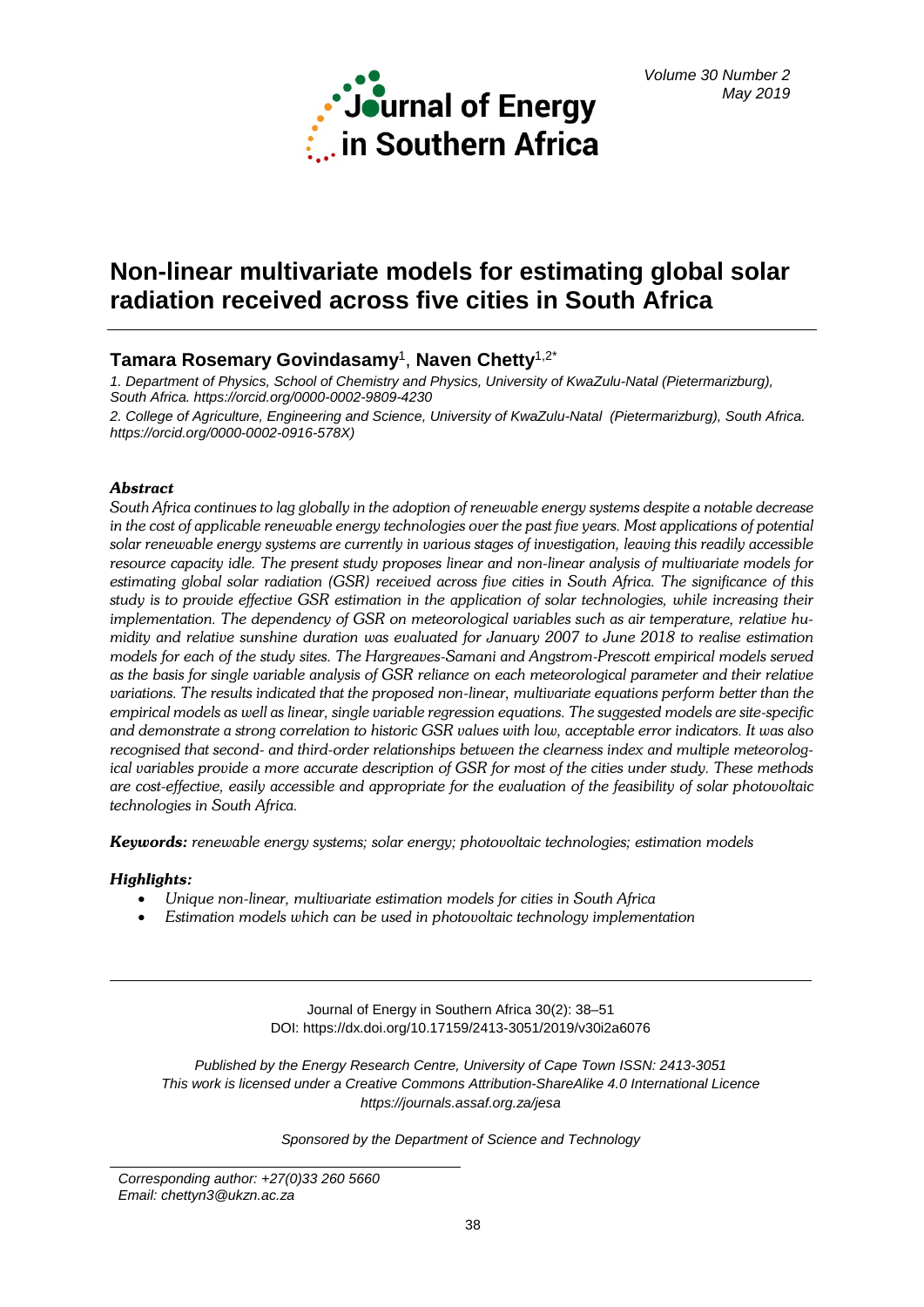# **1. Introduction**

South Africa, as one of the world's most coal-dependent countries, has long needed to assess the status of available resources and whether renewables would be a sustainable option for future energy sourcing. The country still trails behind when it comes to discovering and exploring the potential of alternative energy resources, while the world is moving towards greener energy sources to reduce carbon footprint and alleviate the effects of global warming on climatic and environmental conditions.

African countries such as Namibia, Angola and South Africa (especially the Northern Cape) often receive more than double the amount of radiation than countries in the northern hemisphere, e.g. United Kingdom [1]. South Africa is well suited for the harnessing of solar radiation with sunshine being available throughout the year. Disregarding this potential, there are various financial and technical limitations associated with solar energy technologies, which restrict its use to private, off-grid networks. These boundaries need to be resolved to increase the impact and contribution of solar power to the country's energy supply. The present study aims to indicate the amount of underutilised solar potential available in South Africa and to contribute to the knowledge and implementation of solar technologies. With solar radiation data often not being available for most regions locally, most research involves the use of meteorological variables and mathematical relations to investigate the solar potential for sites of interest [2,3]. The cost of equipment associated with the measurement of ground solar radiation levels is relatively high, and although it is often the remote locations that receive high levels of solar radiation, there is no solar radiation data for them. Various international studies over the past two decades have led to the development of solar radiation estimation models and time-series weather prediction models using available, measured meteorological factors [2-4]. It is important to obtain accurate models for locations, making it a field of large interest.

This study analysed and enhanced the existing linear models for five major cities in South Africa. Based on the available meteorological conditions provided by local weather stations, it introduced non-linear regression models for these cities and evaluated their efficiency and accuracy over at least ten years. The study also proposed a multivariate model for each of these cities and tested its performance in accordance to single variable models, as well as non-linear variations of them. These proposed models aim to encourage the use of solar radiation estimation models in the procurement of large-scale solar energy technologies. These cost-effective methods and skills are easily accessible and can be included in the assessment of the feasibility

of solar photovoltaic (PV) technologies in South Africa.

# **2. Background theory**

Physical models that depend on meteorological parameters are viable for estimating solar radiation in regions where solar radiation data is not measured as they have lower computational costs and input data requirements [5]. Although solar radiation data is not extensively measured, the majority of physical models require it for validating and calibrating estimation models. Air temperature, relative humidity and, in most cases, sunshine-duration measurements are easy to conduct and can be obtained from weather stations. The Hargreaves-Samani (H-S) equation (Equation 1) [4, 6, 7] relates the amount of extra-terrestrial radiation (ETR =  $H_0$ ) to the difference between the maximum  $(T_{max})$  and minimum ( $T_{min}$ ) air temperatures ( $\Delta T = T_{max} - T_{min}$ ), in order to calculate the amount of global solar radiation (GSR =  $H$ ) incident on a horizontal surface  $(H)$  [8-14]. The main assumption of this model is that the GSR at a site is responsible for the temperature range [15].

$$
H = H_o K_r (\Delta T)^{0.5}
$$
 (1)

where the empirical coefficient  $(K_r) = 0.16$  for 'interior regions' and  $K_r = 0.19$  for 'coastal regions' [3, 7, 16], and  $H_0$  is given by Equation 2 [2, 17, 18, 19];

$$
H_o = \frac{24 \times 3.6 \times 10^{-3} I_{sc}}{\pi} [1 + 0.033 \cos\left(\frac{2\pi D_n}{365}\right)] [\cos\phi \cos\delta \sin\omega_s + \omega_s \sin\phi \sin\delta]
$$
\n(2)

where  $I_{sc} = 1367 W/m^2$  is known as the solar constant  $[2, 7, 17]$ ,  $D_n$  is the calendar day  $(1)$  January (Jan):  $D_n = 1$ ; 31 December (Dec):  $D_n = 365$ ). The latitude of the site is denoted by  $\phi$  (all angles expressed in radians), and  $\delta$  is the declination angle given by Equation 3 [20, 21, 22, 23].

$$
\delta = 23.45 \frac{\pi}{180} \sin \left[ \frac{2\pi (D_n + 284)}{365} \right]
$$
 (3)

The hour angle  $\omega_s$  is given by Equation 4 [20, 23, 24].

$$
\omega_s = \cos^{-1}(-\tan\phi \tan\delta) \tag{4}
$$

The ratio of the GSR to ETR  $(\frac{H}{H_0})$  gives a descrip-<br>
i. of the atmosphere's transponeus and is called tion of the atmosphere's transparency and is called the clearness index, which is described by Equation 5 [25].

$$
K_T = \frac{H}{H_o} \tag{5}
$$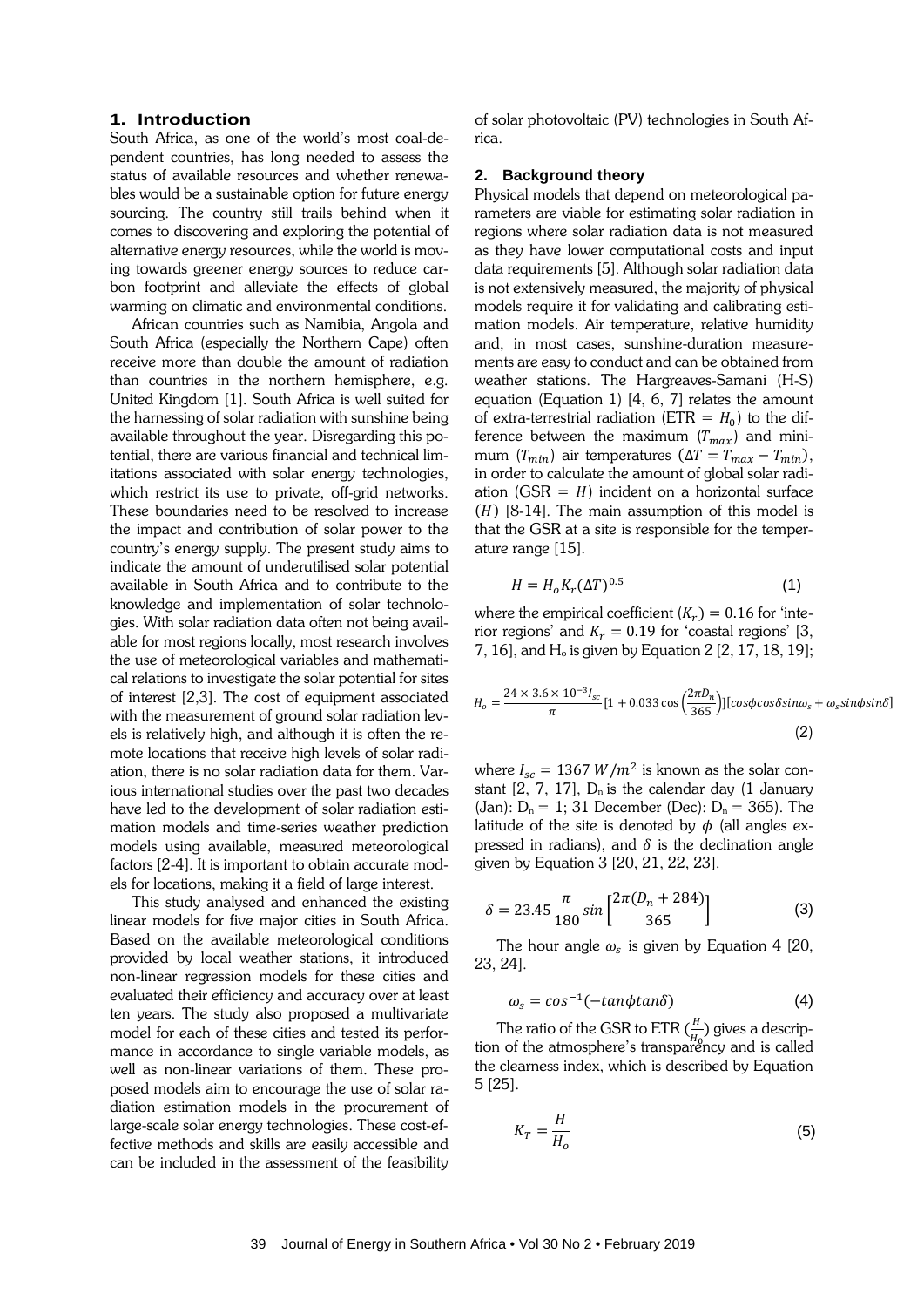The Angstrom-Prescott (A-P) equation (Equation 6) can be used to calculate the clearness index from the relative sunshine duration, provided the A-P coefficients for the area are known [20, 22, 26- 29].

$$
K_T = \frac{H}{H_o} = a + b \left(\frac{S}{S_o}\right) \tag{6}
$$

where a and  $b$  are the A-P coefficients,  $S$  is the actual hours of sunshine received; and the day length  $(S_0)$ is used to translate time (in hours) between sunrise and sunset [20, 21, 23, 30, 31], calculated from Equation 7.

$$
S_o = \frac{2\omega_s}{15} \tag{7}
$$

For areas where the A-P coefficients are unknown, using  $a = 0.25$  and  $b = 0.50$  [32] is prescribed.

#### *Statistical error analysis*

Understanding of the accuracy of analysis and proposed models is quantified in terms of the statistical error analysis. The mean bias error (MBE), Equation 8, specifies the average deviance of the calculated values from observed values and is an indicator of a model's long-term performance [12, 33]. Positive MBE calculations correspond to an over-estimation, while negative MBEs indicate under-estimation. The root mean square error (RMSE), Equation 13, gives insight into the short-term performance of a correlation. The coefficient of determination  $(R^2)$ , Equation 14, is a measure of the correlation between the dependent variables that are predicted from the independent variables. Low values for all statistical error measures are desired [34]. Previous studies propose that percentage errors between -10% and 10% are acceptable [34, 35]. Statistical analysis reported in the present study was calculated using the errortypes given by Equations 8–14.

*Mean bias error (MBE) and mean absolute bias error (MABE)*

$$
MBE = \frac{1}{n} \sum_{i=1}^{n} (H_{c,i} - H_{m,i})
$$
 (8)

$$
MABE = \frac{1}{n} \sum_{i=1}^{n} (|H_{c,i} - H_{m,i}|)
$$
 (9)

*Mean percentage error (MPE) and mean absolute percentage error (MAPE)*

$$
MPE = \frac{1}{n} \sum_{i=1}^{n} \left( \frac{H_{c,i} - H_{m,i}}{H_{m,i}} \right) \times 100\%
$$
 (10)

$$
MAPE = \frac{1}{n} \sum_{i=1}^{n} \left| \left( \frac{H_{c,i} - H_{m,i}}{H_{m,i}} \right) \right| \times 100\% \tag{11}
$$

*Mean absolute relative error (MARE)*

$$
MARE = \frac{1}{n} \sum_{i=1}^{n} \left| \left( \frac{H_{m,i} - H_{c,i}}{H_{m,i}} \right) \right| \tag{12}
$$

*Root mean square errors (RMSE)*

$$
RMSE = \sqrt{\frac{\sum_{i=1}^{n} (H_{c,i} - H_{m,i})^2}{n}}
$$
(13)

*Coefficient of determination (R2 )*

$$
R^{2} = 1 - \frac{\sum_{i=1}^{n} (H_{m,i} - H_{c,i})^{2}}{\sum_{i=1}^{n} (H_{m,i} - H_{mave})^{2}}
$$
(14)

where  $H_{c,i}$  and  $H_{m,i}$  are the  $i^{th}$  calculated and measured values of GSR, respectively, and  $H_{m_{ave}}$  is the average of the measured  $H$  values.

Further research on the estimation of GSR in South Africa through multiple meteorological variables was completed by Adeala et al., which proposed linear models for the nine provinces in South Africa in terms of relative sunshine, air temperature, wind speed and relative humidity. Following a similar approach, the present study focuses on the regression analysis of these meteorological factors and extends to the non-linear impact of multivariate models which include variations of these parameters. Extensive studies were published to detail the non-linear analysis of GSR estimation models across various countries in the world [37-42].

#### **3. Experimental technique**

Historic meteorological data was obtained from the South African Weather Service (SAWS) and Agricultural Research Council (ARC) for the study sites. Records of sunshine duration  $(S)$ , air temperature  $(\Delta T, T_{max})$ , relative humidity (RH) and solar radiation for January 2007–June 2018 was provided by these independent sources. Analysis of the average monthly GSR incident at each site for the specified period was based on dependence on a single meteorological variable and dependence on multiple meteorological variables, using the H-S and A-P Equations 1 and 6 as the foundation models. Sunshine duration and solar radiation measurements are not undertaken for many locations across South Africa because of the cost of equipment and its maintenance. Historic data from the SAWS and ARC was limited for certain regions, e.g., Pietermaritzburg and Durban, as sunshine duration was not measured for the full period. Measurements were recorded for a few months and then stopped, leading to the study being restricted to the available monthly averages. Values for ETR  $(H<sub>o</sub>)$  and  $S<sub>o</sub>$  were calculated based on the  $\phi$  of each site, using Fortran programs [Operating system: Linux 3.4.6-2.10-desktop x86\_64,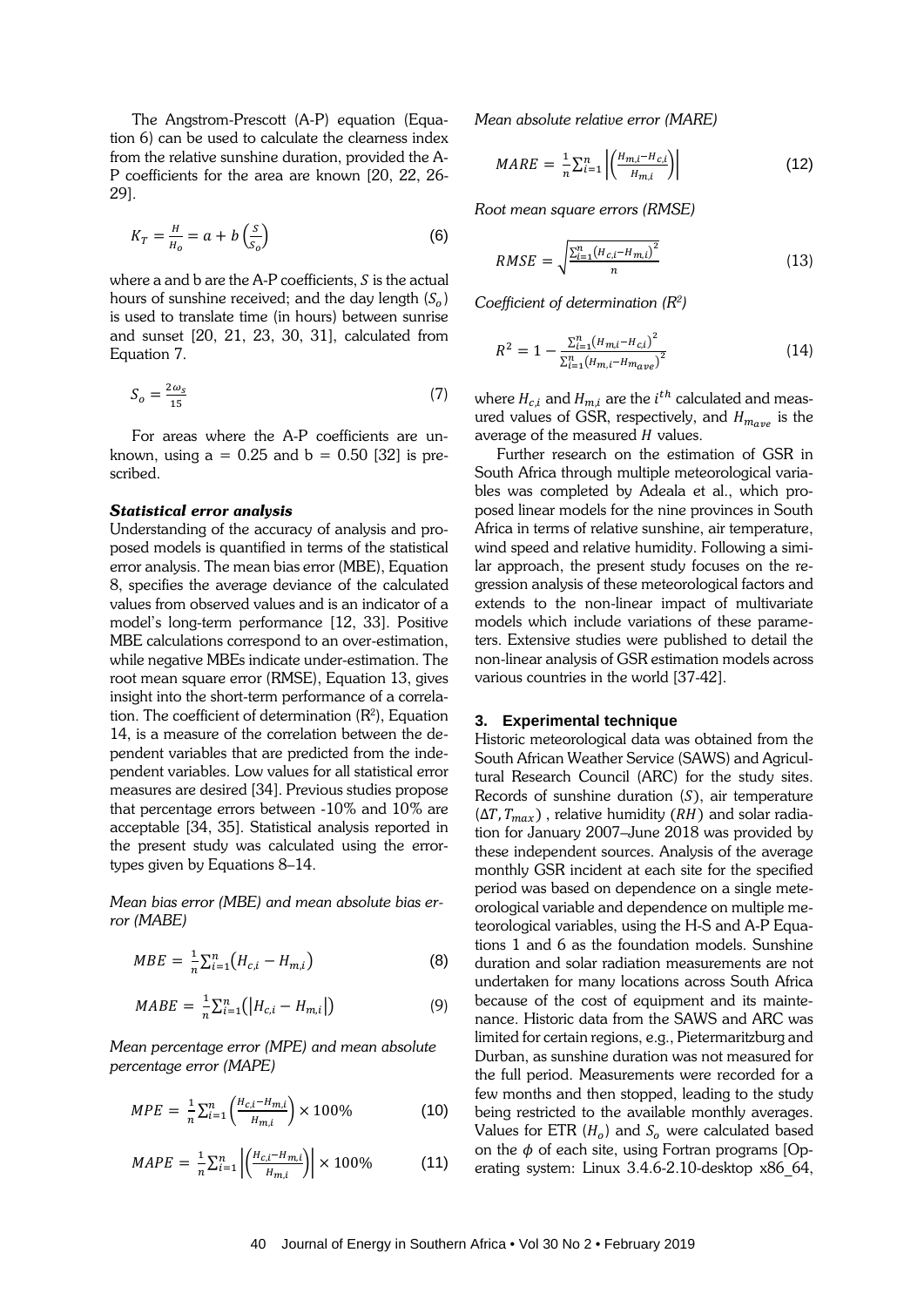System: OpenSUSE 12.2(x86\_64), GNU Fortran Compiler, Version: 4.7-2.1.1-86\_64].

South Africa's climate is diverse, because of the wide-ranging landscape and oceanic influence [43– 45], and is best described by noting the climate experienced in various regions (climate zones). The eastern coastline experiences a semi-arid and mild, sub-tropical climate, while the south-western region is Mediterranean in type. The north-eastern part experiences sub-tropical conditions, while a small region in the north-west is a desert climate zone [44].

Air temperature and rainfall patterns across the various climate zones are influenced by the region's topography, terrain and sea proximity [43, 44]. Sunshine is received throughout the year, including the winter months (April to September), despite much of the country's rainfall occurring during summer (October to March) [43,44]. Average air temperatures range between 15 and 30 °C during summer and often exceed 38 °C [43]. Table 1 shows the geographical specifics for each study site at five cities across various climate zones.

| Site             | Province      | Latitude (° south) | Longitude $(°$ east) | Elevation (m) |
|------------------|---------------|--------------------|----------------------|---------------|
| Bloemfontein     | Free State    | 29.1030            | 26.3263              | 1400          |
| Cape Town        | Western Cape  | 33.9630            | 18.4194              | 670           |
| Durban           | KwaZulu-Natal | 29.9650            | 30.4849              | 670           |
| Johannesburg     | Gauteng       | 26.1430            | 28.3971              | 1800          |
| Pietermaritzburg | KwaZulu-Natal | 29.6270            | 30.4062              | 750           |

**Table 1: Geographical details of study sites.**

# **4. Results and discussion**

Following a full analysis of single variable dependency of GSR for each of the four variables,  $\Delta T$ ,  $T_{max}$ , RH and  $\frac{s}{s_o}$  (relative sunshine duration = S is the actual hours of sunshine received / the day length  $S_o$ ), the dependency of  $\frac{H}{H_o}$  on multivariate models was further investigated.

#### *4.1. Single variable analysis*

Figures 1–10 illustrate the single variable dependence of GSR on air temperature and relative sunshine duration with regard to the H-S and A-P empirical models for each study site.



**Figure 1: Calculated extra-terrestrial radiationglobal solar radiation ratio ( ) using the H-S model for Bloemfontein. Hmeasured represents the observed values of global solar radiation for the period.**



**Figure 2: Calculated extra-terrestrial radiation**global solar radiation ratio  $\left(\frac{H}{\mu}\right)$  using the A-P **model for Bloemfontein. Hmeasured represents the observed values of global solar radiation for the period.**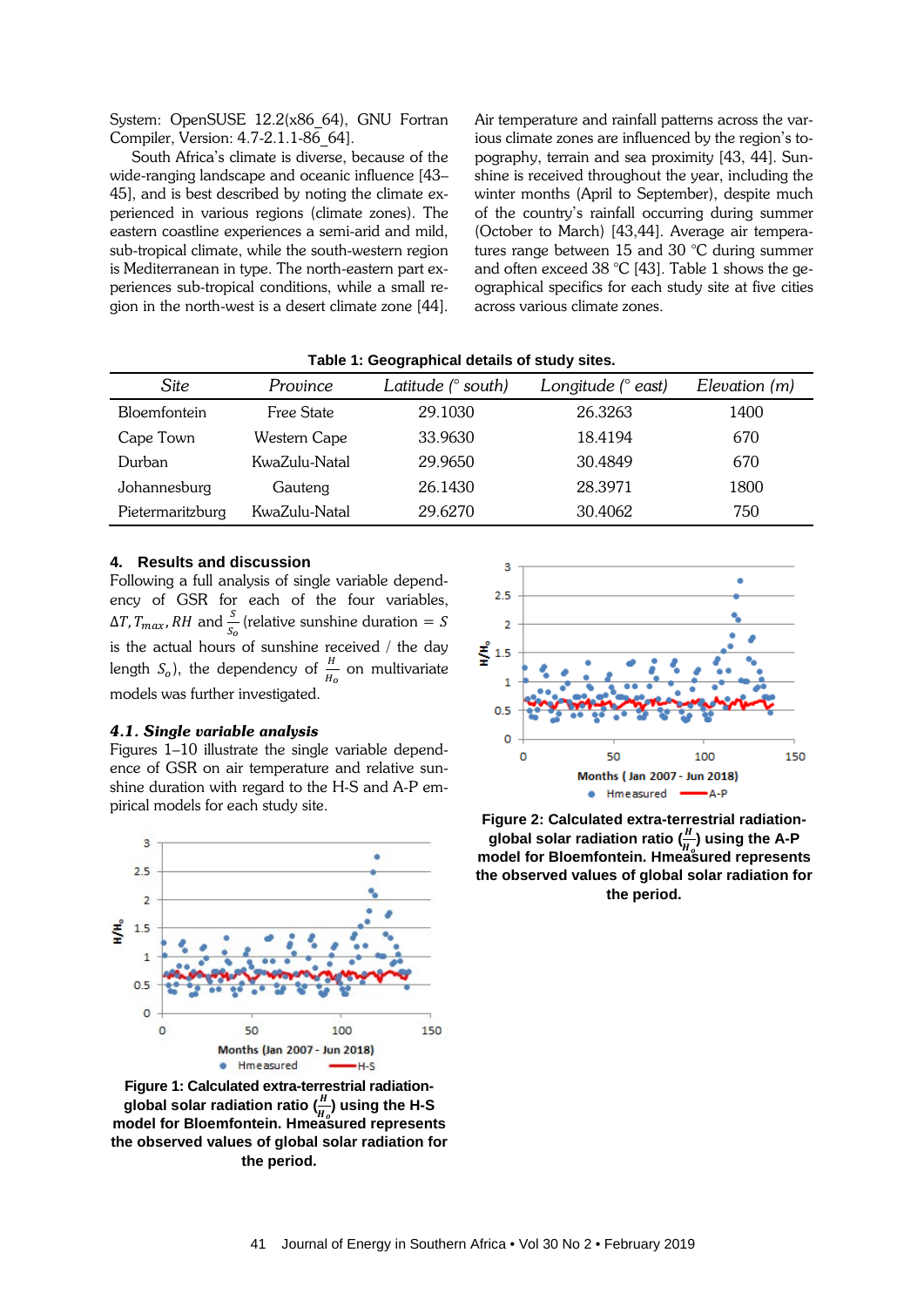

**Figure 3: Calculated extra-terrestrial radiation**global solar radiation ratio  $\left(\frac{n}{u}\right)$  using the H-S **model for Cape Town. Hmeasured represents the observed values of global solar radiation for the period.**



**Figure 4: Calculated extra-terrestrial radiationglobal solar radiation ratio (**  $\frac{1}{H_o}$ ) using the A-P **model for Cape Town. Hmeasured represents the observed values of global solar radiation for the period.**



**Figure 5: Calculated extra-terrestrial radiationglobal solar radiation ratio (**  $\frac{H}{H_o}$ ) using the H-S **model for Durban. Hmeasured represents the observed values of global solar radiation for the period.**



**Figure 6: Calculated extra-terrestrial radiation**global solar radiation ratio  $\left(\frac{n}{\mu}\right)$  using the A-P **model for Durban. Hmeasured represents the observed values of global solar radiation for the period.**



**Figure 7: Calculated extra-terrestrial radiationglobal solar radiation ratio (**  $\frac{H_o}{H_o}$ ) using the H-S **model for Johannesburg. Hmeasured represents the observed values of global solar radiation for the period.**



**Figure 8: Calculated extra-terrestrial radiationglobal solar radiation ratio (**  $\frac{H}{H_o}$ ) using the A-P **model for Johannesburg. Hmeasured represents the observed values of global solar radiation for the period.**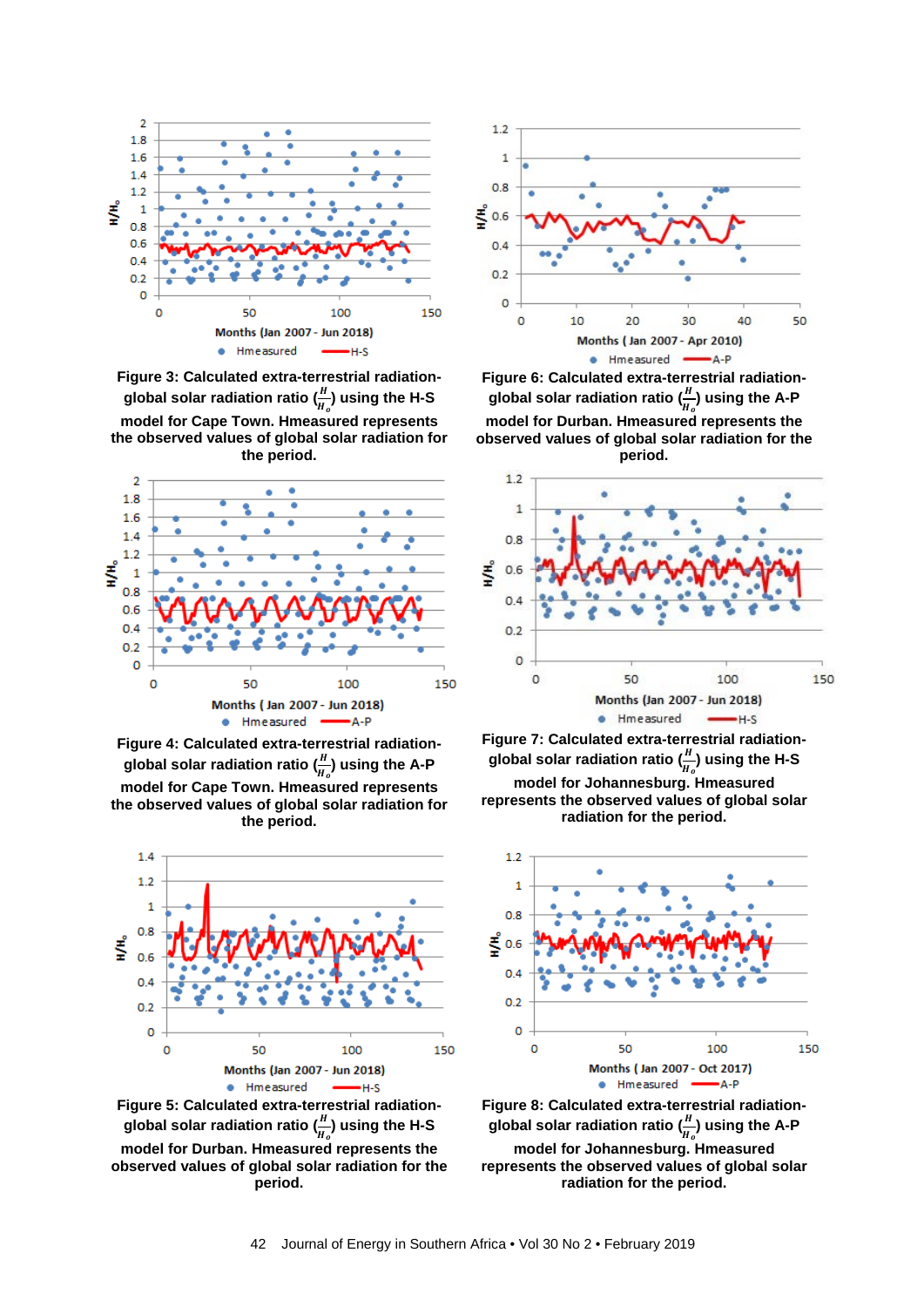

**Figure 9: Calculated extra-terrestrial radiation**global solar radiation ratio  $\left(\frac{n}{H}\right)$  using the H-S **model for Pietermaritzburg. Hmeasured represents the observed values of global solar radiation for the period.**



**global solar radiation ratio ( ) using the A-P model for Pietermaritzburg. Hmeasured represents the observed values of global solar radiation for the period.**

From the regression relations obtained for all five sites, ∆T indicated a weaker correlation to  $\frac{H}{H_0}$  compared with  $T_{max}$  and  $T_{ave}$ . While  $R^2$  values indicated a low to moderate relationship between temperature and GSR, it was found that estimation models that include additional meteorological variables may perform better. Furthermore, higher order relations (quadratic, cubic and power) showed a better fit to the measured values. The single dependency of measured relative humidity  $(RH)$  to GSR was also examined. Relative humidity indicated the weakest relationship to  $\frac{h}{H_0}$ . No established GSR estimation models for this quantity exist, as relative humidity is unable to solely predict GSR. This variable is often used in combination models that do not implicitly account for RH. Sunshine regression equations demonstrated higher correlation values from all three variables. The A-P model performed considerably well and the large number of outliers that were not included by the model can be explained using the universal A-P coefficients. Since established A-P coefficients for the above cities do not exist, the universal coefficients were used:  $a = 0.25$ ;  $b = 0.50$ . These coefficients are general and can be used for any site for which the A-P coefficients are unknown. There is merit in obtaining specific A-P coefficients for each site as this enhances the performance of each model based on the site's observed historic sunshine data.

#### *4.2. Multivariate analysis*

Section 4.1 provided the basis to proceed to include only the variables for which the multivariate analysis showed a stronger correlation. Tables 2–11 describe the proposed multivariate equations for each site, as well as their associated error indicators.



## **Table 2: Proposed multivariate equations.**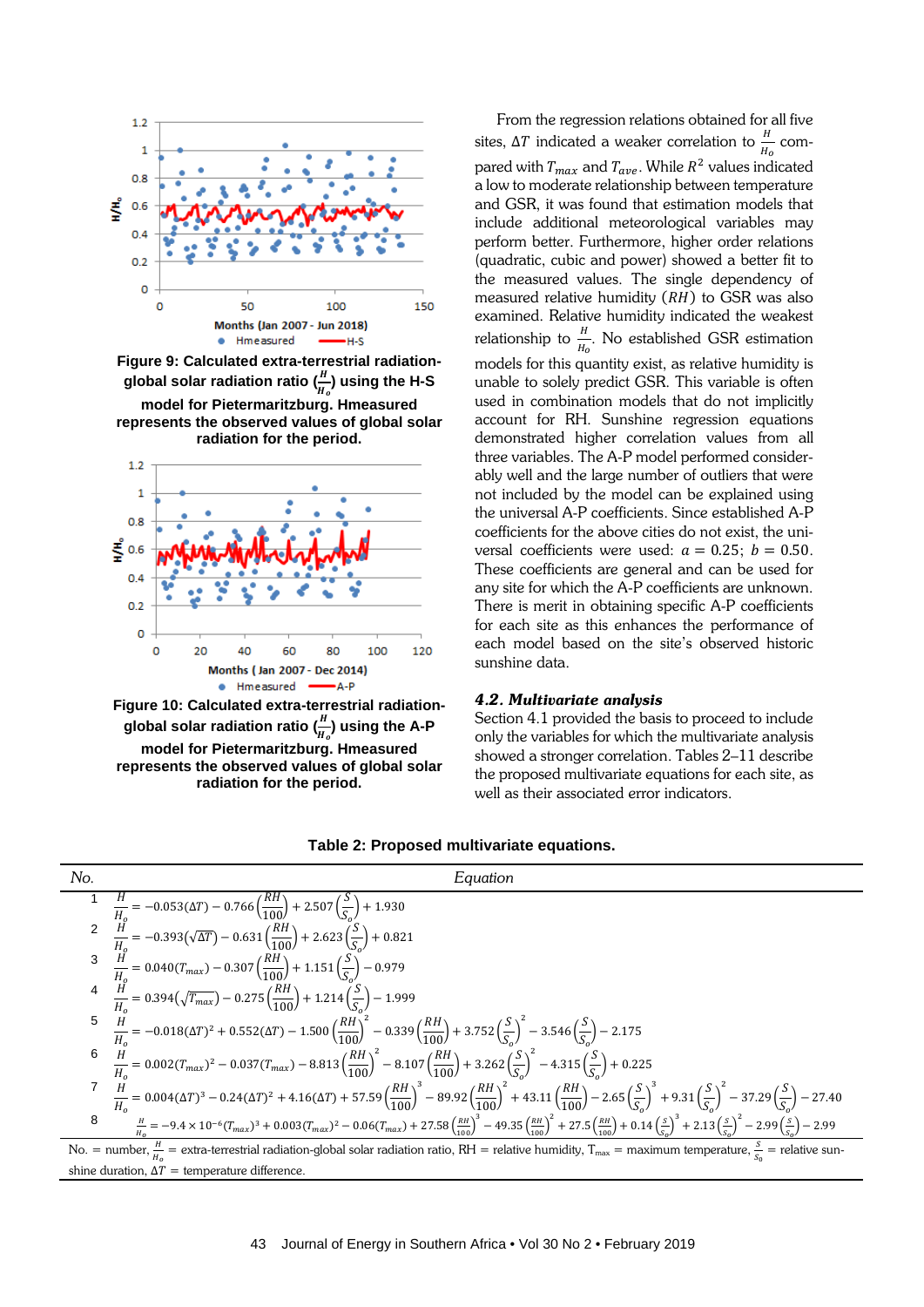| Equation | <b>RMSE</b> | <b>MBE</b> | <b>MARE</b> | MPF.        | <b>MAPE</b> | <b>MARE</b> | $R^2$   |
|----------|-------------|------------|-------------|-------------|-------------|-------------|---------|
|          | 0.39594     | 0.05721    | 0.27450     | $-9.72644$  | 35.91319    | 0.35913     | 0.16348 |
| 2        | 0.39734     | 0.05721    | 0.27587     | $-9.95571$  | 36.22391    | 0.36224     | 0.82761 |
| 3        | 0.38825     | 0.05721    | 0.26900     | $-6.70049$  | 33.71226    | 0.33712     | 0.83507 |
| 4        | 0.39012     | 0.05721    | 0.27177     | $-6.907291$ | 34.27409    | 0.34274     | 0.83348 |
| 5        | 0.3249      | 0.05721    | 0.26734     | $-8.12844$  | 34.65066    | 0.34651     | 0.21935 |
| 6        | 0.37720     | 0.05801    | 0.25875     | $-5.83789$  | 32.12539    | 0.32125     | 0.24080 |
| 7        | 0.38037     | 0.05721    | 0.26825     | $-7.07460$  | 34.50267    | 0.34503     | 0.27990 |
| 8        | 0.37725     | 0.05721    | 0.26037     | $-6.06718$  | 32.31451    | 0.32315     | 0.24115 |

**Table 3: Error indicators for proposed equations.**

RMSE = root mean square error, MBE = mean bias error, MABE = mean absolute bias error, MPE = mean percentage error, MAPE = mean absolute percentage error, MARE = mean absolute relative error,  $R^2$  = coefficient of determination

#### **Table 4: Proposed multivariate equations.**



For Bloemfontein, the first order multivariate equations produced a higher correlation in contrast with the second and third order relations. Low RMSE and MPE indicators, which fall within the accepted range (-10%; 10%) were also obtained by the first order relations. Figure 11 shows the performance of the proposed model (Equation 3) amongst the measured values of  $\frac{H}{H_o}$ . The model is adequate in fitting the clearness index values previously measured in Bloemfontein, except for outliers in the last two to three years (months  $= 110 - 130$ ). These discrepancies may be a result of the climate change experienced in recent years, or possible data-recording defects.

Tables 4 and 5 show the proposed equations for Cape Town. The  $\frac{H}{H_0}$  values show a stronger dependency on  $T_{max}$ , with the quadratic (Equation 6) and cubic (Equation 8) relations having the highest  $R^2$ and lowest RMSE values. The MPE indicators are within the accepted range and the MAPEs can be explained by the large number of outliers in the data set. The proposed Equation 8 provides a strong coefficient of determination and low error indicators and hence fits the measured values of GSR well, as indicated in Figure 12. A few underestimations are noticeable but overall the model includes most data points.



**Figure 11: Proposed multivariate model using**   $T_{\text{max}}$  to estimate  $\frac{H}{H_0}$  for Bloemfontein, where  $T_{\text{max}}$ ,<br>**Hence is the maximum** Hmeasured and  $\frac{H}{H}$  represent the maximum<br> **Expressive observed values of alghal sola temperature, observed values of global solar radiation and the extra-terrestrial radiationglobal solar radiation ratio respectively.**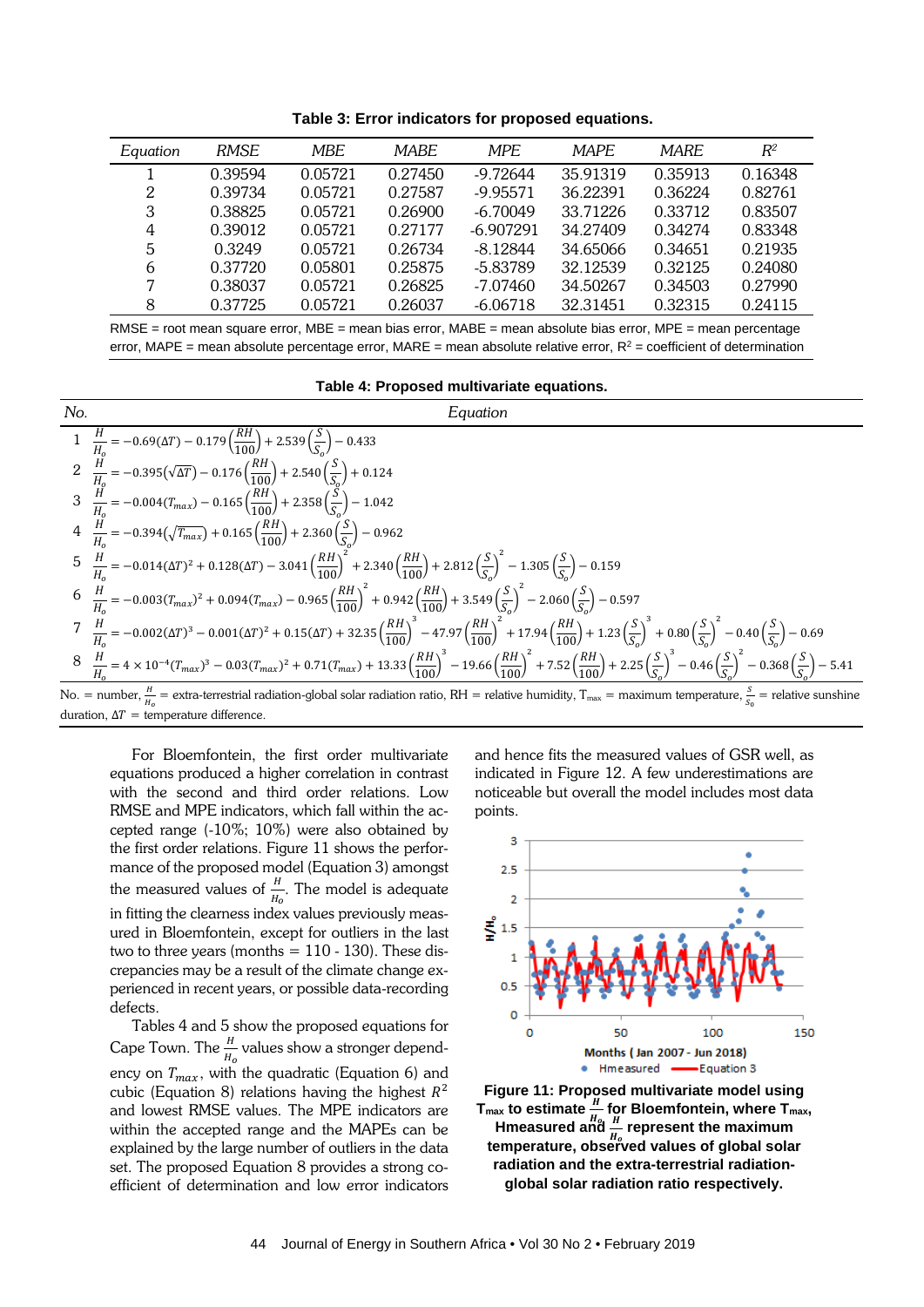**Table 5: Error indicators for proposed equations.**

| Equation | <b>RMSE</b> | <b>MBE</b> | <b>MABE</b> | <b>MPE</b> | <b>MAPE</b> | <b>MARE</b> | $R^2$   |
|----------|-------------|------------|-------------|------------|-------------|-------------|---------|
|          | 0.29168     | 0.06358    | 0.22174     | 2.34321    | 39.68114    | 0.39681     | 0.57990 |
| 2        | 0.30012     | 0.06358    | 0.22187     | 2.20763    | 39.70152    | 0.39702     | 0.88447 |
| 3        | 0.29956     | 0.06358    | 0.22425     | 3.95230    | 39.85326    | 0.39853     | 0.88490 |
| 4        | 0.29958     | 0.06358    | 0.22424     | 3.93864    | 39.86163    | 0.39862     | 088489  |
| 5        | 0.27006     | 0.06358    | 0.19926     | 3.07052    | 31.81996    | 0.31820     | 0.65884 |
| 6        | 0.26905     | 0.06358    | 0.19935     | 3.57050    | 31.91099    | 0.31911     | 0.90716 |
| 7        | 0.26640     | 0.06358    | 0.19182     | 2.86728    | 29.20680    | 0.29207     | 0.66803 |
| 8        | 0.26336     | 0.06358    | 0.19213     | 3.22039    | 28.85694    | 0.28857     | 0.91104 |

 $RMSE$  = root mean square error,  $MBE$  = mean bias error,  $MABE$  = mean absolute bias error,  $MPE$  = mean percentage error, MAPE = mean absolute percentage error, MARE = mean absolute relative error,  $R^2$  = coefficient of determination.



Figure 12: Proposed multivariate model using  $T_{\text{max}}$  to estimate  $\frac{H}{H_0}$  for Cape Town, where  $T_{\text{max}}$ ,  $T_{\text{max}}$ ,  $T_{\text{max}}$ Hmeasured and  $\frac{H}{\mu}$  represent the maximum temperature, observed values of global solar radiation **and the extra-terrestrial radiation-global solar radiation ratio respectively.**

| Table 6: Proposed multivariate equations. |  |  |
|-------------------------------------------|--|--|
|-------------------------------------------|--|--|

$$
Equation
$$
\n
$$
Equation
$$
\n
$$
I \frac{H}{H_0} = 0.002(ΔT) + 2.033(\frac{RH}{100}) + 0.365(\frac{S}{S_0}) - 1.201
$$
\n
$$
2 \frac{H}{H_0} = 0.020(\sqrt{ΔT}) + 2.040(\frac{RH}{100}) + 0.361(\frac{S}{S_0}) + 1.242
$$
\n
$$
3 \frac{H}{H_0} = 0.008(T_{max}) + 1.919(\frac{RH}{100}) + 0.413(\frac{S}{S_0}) - 1.325
$$
\n
$$
4 \frac{H}{H_0} = 0.102(\sqrt{T_{max}}) + 1.905(\frac{RH}{100}) + 0.416(\frac{S}{S_0}) - 1.732
$$
\n
$$
5 \frac{H}{H_0} = 4.5 \times 10^{-4}(\Delta T)^2 - 0.019(\Delta T) + 7.039(\frac{RH}{100})^2 - 8.255(\frac{RH}{100}) + 0.521(\frac{S}{S_0})^2 - 0.159(\frac{S}{S_0}) - 2.844
$$
\n
$$
6 \frac{H}{H_0} = -1.4 \times 10^{-3}(T_{max})^2 + 0.108(T_{max}) + 13.097(\frac{RH}{100})^2 - 16.833(\frac{RH}{100}) - 1.180(\frac{S}{S_0})^2 + 1.6025(\frac{S}{S_0}) + 3.399
$$
\n
$$
7 \frac{H}{H_0} = -9 \times 10^{-5}(\Delta T)^3 + 0.005(\Delta T)^2 - 0.06(\Delta T) - 230.5(\frac{RH}{100})^3 + 499.5(\frac{RH}{100})^2 - 355.4(\frac{RH}{100}) - 9.27(\frac{S}{S_0})^3 + 13.1(\frac{S}{S_0})^2 - 5.46(\frac{S}{S_0}) + 84.15
$$
\n
$$
8 \frac{H}{H_0} = 3.6 \times 10^{-5}(T_{max})^3
$$

,  $H_o$  $\cdot$   $s_0$ relative sunshine duration,  $\Delta T$  = temperature difference.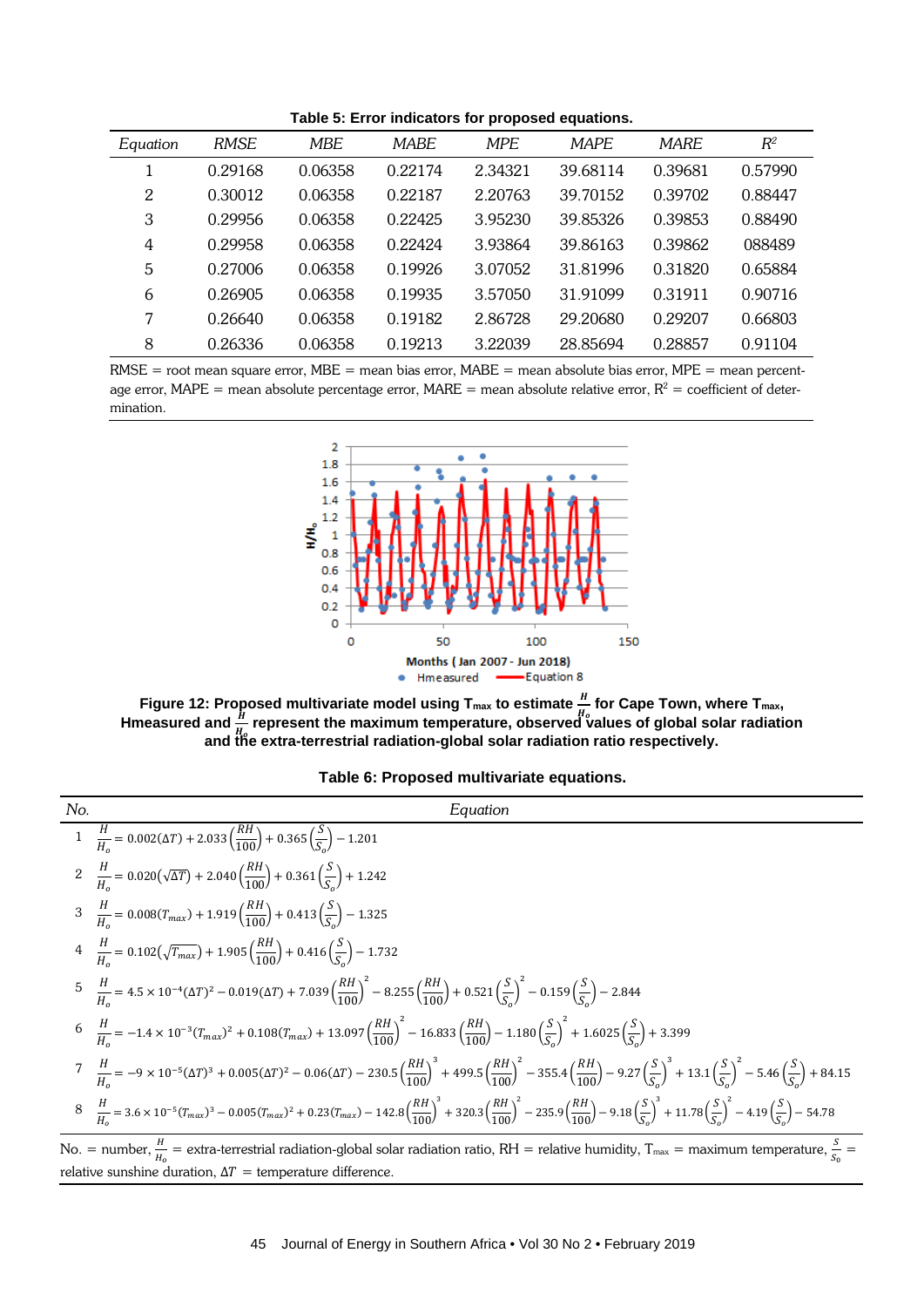**Table 7: Error indicators for proposed equations.**

| Equation       | <b>RMSE</b> | <b>MBE</b> | <b>MABE</b> | <b>MPE</b> | <b>MAPE</b> | <b>MARE</b> | $R^2$   |
|----------------|-------------|------------|-------------|------------|-------------|-------------|---------|
|                | 0.15789     | 0.02188    | 0.13075     | $-7.18984$ | 29.15333    | 0.29153     | 0.42176 |
| $\overline{2}$ | 0.15792     | 0.02188    | 0.13082     | $-7.21693$ | 29.20971    | 0.29210     | 0.42153 |
| 3              | 0.15648     | 0.02188    | 0.12888     | $-6.34183$ | 27.92393    | 0.27924     | 0.92113 |
| 4              | 0.39039     | 0.02188    | 0.12188     | 3.86583    | $-31.31340$ | 0.42384     | 0.30871 |
| 5              | 0.14688     | 0.02188    | 0.11608     | $-6.07546$ | 25.32882    | 0.25329     | 0.49962 |
| 6              | 0.12589     | 0.02188    | 0.10413     | $-2.0700$  | 21.34543    | 0.21345     | 0.94895 |
| 7              | 0.14598     | 0.02188    | 0.11043     | $-4.05942$ | 22.36994    | 0.22370     | 0.50567 |
| 8              | 0.13117     | 0.02188    | 0.10559     | $-1.59414$ | 20.55594    | 0.20560     | 0.94458 |

 $RMSE$  = root mean square error,  $MBE$  = mean bias error,  $MABE$  = mean absolute bias error,  $MPE$  = mean percentage error, MAPE = mean absolute percentage error, MARE = mean absolute relative error,  $R^2$  = coefficient of determination.

First, second and third order equations using  $T_{max}$  indicate high correlation coefficients and low RMSEs. This makes these equations well suited for the estimation of clearness index. The percentage errors are all within the accepted range of -10% – 10%. This study proposes Equation 6 for Durban and this model's performance is depicted in Figure 13. The sunshine data was not measured from May 2010 to Jun 2018, due to technical limitations at the ARC, so this period was excluded from the analysis. The shape of the data shown in Figure 13 suggests that the model adequately estimates  $K<sub>T</sub>$  for the period available. Since fewer data points were analysed, this also had an impact on the error indicators reported in Table 7.

#### **Table 8: Proposed multivariate equations.**

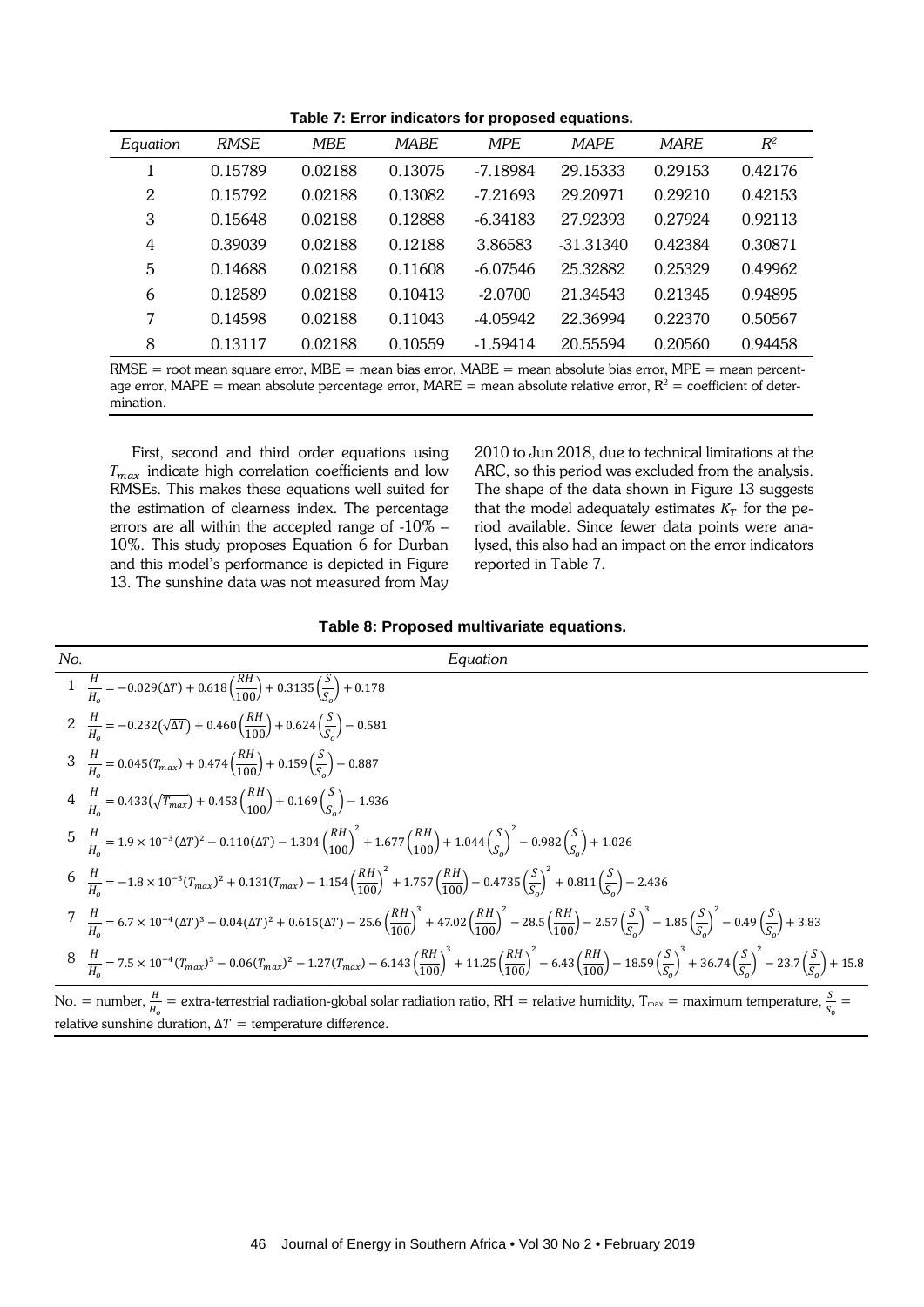| Equation | <b>RMSE</b> | <b>MBE</b>             | <b>MABE</b> | <b>MPE</b>  | <b>MAPE</b> | <b>MARE</b> | R2      |
|----------|-------------|------------------------|-------------|-------------|-------------|-------------|---------|
|          | 0.25244     | 0.15038                | 0.19397     | 17.47650    | 30.41315    | 0.30413     | 0.19989 |
| 2        | 0.24853     | 0.14751                | 0.19093     | 16.9053     | 29.76287    | 029763      | 0.8602  |
| 3        | 0.14144     | $-4x10^{-9}$           | 0.10475     | $-5.08111$  | 19.6809     | 0.19368     | 0.94689 |
| 4        | 0.14166     | 0.01584                | 0.10686     | $-1.73778$  | 19.44057    | 0.19441     | 0.94672 |
| 5        | 0.39480     | 0.34215                | 0.34764     | 14.63490    | 31.40490    | 0.31405     | 0.20488 |
| 6        | 0.13838     | $6.41 \times 10^{-16}$ | 0.10853     | $-4.58710$  | 20.46811    | 0.20468     | 0.94916 |
| 7        | 0.18301     | $-2.1 \times 10^{-15}$ | 0.15512     | $-10.94380$ | 30.67616    | 0.30676     | 0.33782 |
| 8        | 0.11753     | $-1 \times 10^{-14}$   | 0.09414     | $-3.16928$  | 16.61409    | 0.16614     | 0.96333 |

**Table 9: Error indicators for proposed equations.**

 $RMSE$  = root mean square error,  $MBE$  = mean bias error,  $MABE$  = mean absolute bias error,  $MPE$  = mean percentage error, MAPE = mean absolute percentage error, MARE = mean absolute relative error,  $R^2$  = coefficient of determination.



**temperature, observed values of global solar radiation and the extra-terrestrial radiationglobal solar radiation ratio respectively.**

Error analysis for the proposed equations for Johannesburg shows low RMSE and MBE values, which make the above equations suitable. It is evident that  $T_{max}$  equations have a stronger dependency to clearness index values. Equation 8, which is a cubic function of  $T_{max}$ , is proposed for Johannesburg and illustrated in Figure 14. The proposed model accurately fitted the historic data, with a high correlation coefficient and low error indicators and there were a few underestimations which may have resulted from the effects of any of the three variables included in the equation.



**Figure 14: Proposed multivariate model using**  T<sub>max</sub> to estimate  $\frac{H}{H_o}$  for Johannesburg, where  $T_{\text{max}}$ , Hmeasured and  $\frac{H}{H_o}$  represent the maximum **temperature, observed values of global solar radiation and the extra-terrestrial radiationglobal solar radiation ratio respectively.**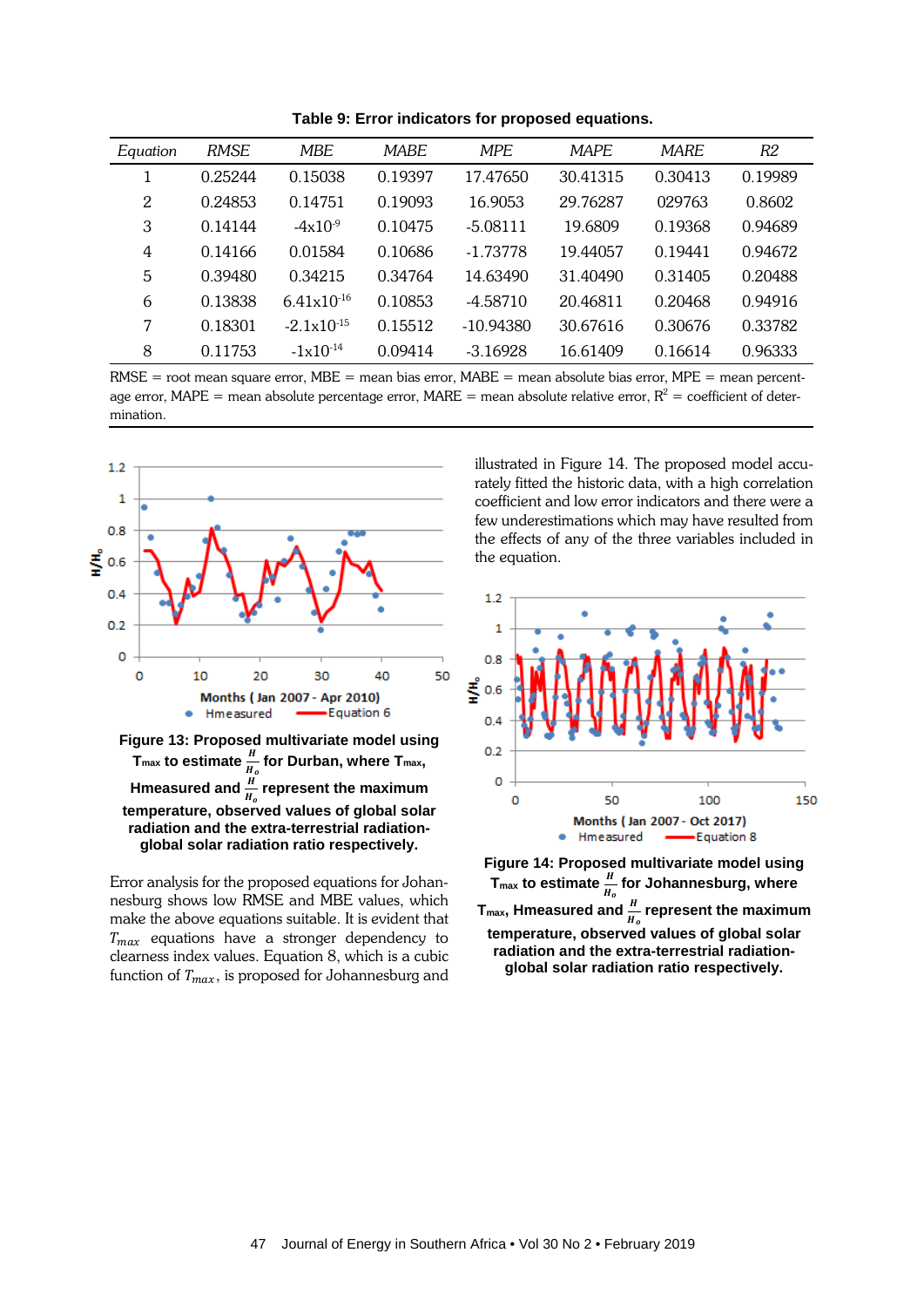| Table 10: Proposed multivariate equations. |  |  |
|--------------------------------------------|--|--|
|--------------------------------------------|--|--|

| No. | Equation                                                                                                                                                                                                                                                                                   |
|-----|--------------------------------------------------------------------------------------------------------------------------------------------------------------------------------------------------------------------------------------------------------------------------------------------|
|     | $\frac{H}{H_0} = 0.048(\Delta T) + 2.633\left(\frac{RH}{100}\right) + .174\left(\frac{S}{S_0}\right) - 1.876$                                                                                                                                                                              |
|     | $\frac{H}{2}$ = 0.310( $\sqrt{\Delta T}$ ) + 2.599( $\frac{RH}{100}$ ) + 0.885( $\frac{S}{S_2}$ ) – 2.361                                                                                                                                                                                  |
|     | $\frac{H}{3} = 0.032(T_{max}) + 1.462 \left(\frac{RH}{100}\right) + 0.235 \left(\frac{S}{S}\right) - 1.390$                                                                                                                                                                                |
|     | $\frac{H}{4}$ = 0.319( $\sqrt{T_{max}}$ ) + 1.463( $\frac{RH}{100}$ ) + 0.231( $\frac{S}{S_2}$ ) – 2.168                                                                                                                                                                                   |
|     | $rac{H}{H_0} = -0.016(\Delta T)^2 + 0.475(\Delta T) + 13.621\left(\frac{RH}{100}\right)^2 - 13.963\left(\frac{RH}{100}\right) + 1.237\left(\frac{S}{S}\right)^2 - 1.612\left(\frac{S}{S}\right) + 0.808$                                                                                   |
|     | $\frac{H}{H_0} = 0.002(T_{max})^2 - 0.085(T_{max}) + 7.513 \left(\frac{RH}{100}\right)^2 - 8.183 \left(\frac{RH}{100}\right) - 0.910 \left(\frac{S}{S_0}\right)^2 - 1.110 \left(\frac{S}{S_0}\right) + 3.533$                                                                              |
|     | $\frac{H}{V} = 0.003(\Delta T)^3 - 0.12(\Delta T)^2 + 1.67(\Delta T) - 9.02\left(\frac{RH}{100}\right)^3 + 31.06\left(\frac{RH}{100}\right)^2 - 25.38\left(\frac{RH}{100}\right) - 8.77\left(\frac{S}{S}\right)^3 + 19.99\left(\frac{S}{S}\right)^2 - 14.53\left(\frac{S}{S}\right) + 2.0$ |
|     | $8\frac{H}{H_0}=8.9\times10^{-5}(T_{max})^3-0.004(T_{max})^2+0.047(T_{max})-22.51\left(\frac{RH}{100}\right)^3+50.56\left(\frac{RH}{100}\right)^2-35.24\left(\frac{RH}{100}\right)-9.17\left(\frac{S}{S_0}\right)^3+20.59\left(\frac{S}{S_0}\right)^2-14.7\left(\frac{S}{S_0}\right)+11.3$ |

No. = number,  $\frac{H}{H_0}$  = extra-terrestrial radiation-global solar radiation ratio, RH = relative humidity, T $_{\text{max}}$  = maximum temperature,  $\overline{\phantom{0}}$  $\frac{S}{S_0}$  = relative sunshine duration,  $\Delta T$  = temperature difference.

| Equation                                                                                                                 | <b>RMSE</b> | MBE                    | <b>MABE</b> | <b>MPE</b>  | <b>MAPE</b> | <b>MARE</b> | $R^2$   |
|--------------------------------------------------------------------------------------------------------------------------|-------------|------------------------|-------------|-------------|-------------|-------------|---------|
|                                                                                                                          | 0.13726     | $-6.6x10^{-16}$        | 0.11001     | $-6.71925$  | 25.21744    | 0.25217     | 0.59623 |
| 2                                                                                                                        | 0.13758     | $-9.6x10^{-16}$        | 0.11045     | $-6.79374$  | 25.39489    | 0.25395     | 0.93908 |
| 3                                                                                                                        | 0.12468     | $-1.3x10^{-16}$        | 0.10076     | $-5.39414$  | 22.82711    | 0.22827     | 0.94996 |
| 4                                                                                                                        | 0.12490     | $9.4x10^{-17}$         | 0.10090     | $-5.39830$  | 22.89302    | 0.22893     | 0.94979 |
| 5                                                                                                                        | 0.18160     | 0.14                   | 0.14929     | $-20.75960$ | 28.27592    | 0.28276     | 0.29317 |
| 6                                                                                                                        | 0.11116     | $1.44 \times 10^{-15}$ | 0.08474     | $-4.43616$  | 17.83656    | 0.17837     | 0.96023 |
| 7                                                                                                                        | 0.11077     | $9.7 \times 10^{-15}$  | 0.08462     | $-4.43619$  | 17.68162    | 0.17682     | 0.73701 |
| 8                                                                                                                        | 0.10744     | $2.4x10^{-15}$         | 0.08199     | $-4.22186$  | 17.64309    | 0.17643     | 0.96285 |
| $RMSE$ = root mean square error. $MBE$ = mean bias error. $MABE$ = mean absolute bias error. $MPE$ = mean percentage er- |             |                        |             |             |             |             |         |

**Table 11: Error indicators for proposed equations.**

RMSE = root mean square error, MBE = mean bias error, MABE = mean absolute bias error, MPE = mean percentage error, MAPE = mean absolute percentage error, MARE = mean absolute relative error,  $R^2$  = coefficient of determination.

First order equations using  $\sqrt{\Delta T}$ ,  $T_{max}$  and  $\sqrt{T_{max}}$  indicate high  $R^2$  values with low error indicators shown in Table 11. Equations containing  $T_{max}$  again show a stronger relationship to  $K_T$  values. For Pietermaritzburg, Equation 6 is proposed. The model's efficiency is depicted in Figure 15 and indicates a well-suited model. Sunshine duration data was unavailable for certain months as a result of technical limitations from the data source and hence the analysis was completed only for the period 2007–2014.

The above analysis is evidence that non-linear, multivariate models are more efficient in estimating GSR than linear, single variable models. Strong  $\mathbb{R}^2$ coefficients are detailed for the proposed multivariate equations. Low error indicators (RMSE, MBE and MPE) describe the suitability of these models for

GSR prediction over the long-term. The MAPE error values can be explained by the rounding and averaging of hourly and daily recordings to obtain monthly average values. It was found that the dependence of  $\frac{H}{H_0}$  on  $T_{max}$  is stronger than that of  $\Delta T$ (derived from the H-S model), while relative sunshine duration  $\frac{s}{s_o}$  is a strong indicator of the GSR experienced across the study sites. Higher order equations (both single and multivariate relationships) prove to be more accurate. The equations suggested for the five study sites demonstrate their suitability for the estimation of GSR over the long term, i.e., forecasting, horizon and are summarised in Table 12.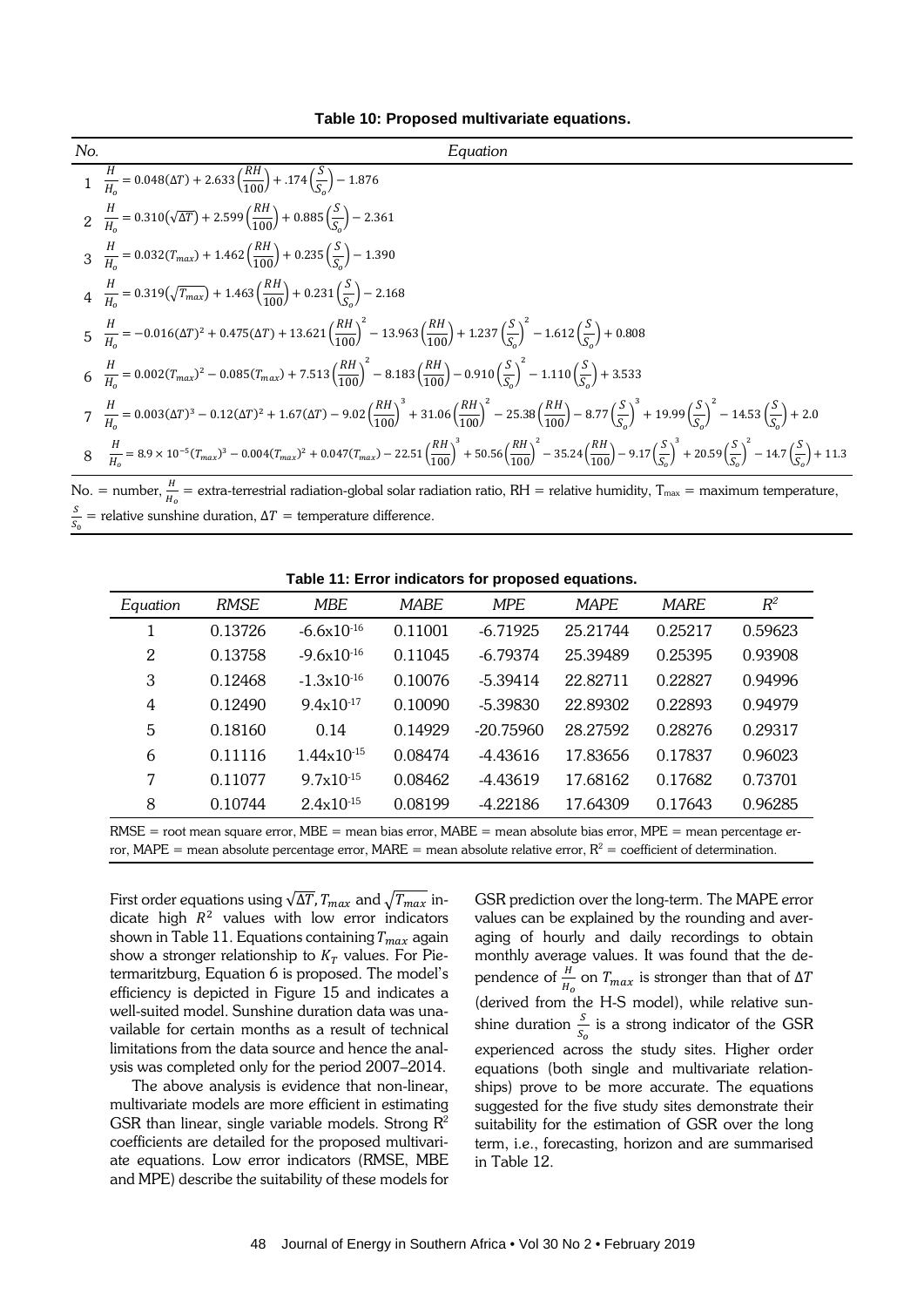

Figure 15: Proposed multivariate model using T<sub>max</sub> to estimate  $\frac{n}{\mu}$  for Pietermaritzburg, where T<sub>max</sub>, Hmeasured and  $\frac{H}{H_o}$  represent the maximum temperature, observed values of global solar radiation **and the extra-terrestrial radiation-global solar radiation ratio respectively.**

**Table 12: Summary of multivariate equations for each study site.**

| Site | Equation                                                                                                                                                                                                                                                                                                                   |
|------|----------------------------------------------------------------------------------------------------------------------------------------------------------------------------------------------------------------------------------------------------------------------------------------------------------------------------|
|      | BFN $\frac{H}{H} = 0.040(T_{max}) - 0.307 \left(\frac{RH}{100}\right) + 1.151 \left(\frac{S}{S}\right) - 0.979$                                                                                                                                                                                                            |
|      | CT $\frac{H}{H_0} = 4 \times 10^{-4} (T_{max})^3 - 0.03 (T_{max})^2 + 0.71 (T_{max}) + 13.33 (\frac{RH}{100})^3 - 19.66 (\frac{RH}{100})^2 + 7.52 (\frac{RH}{100}) + 2.25 (\frac{S}{S_0})^3 - 0.46 (\frac{S}{S_0})^2 - 0.368 (\frac{S}{S_0}) - 5.41$                                                                       |
|      | DBN $\frac{H}{H_0} = -1.4 \times 10^{-3} (T_{max})^2 + 0.108 (T_{max}) + 13.097 \left(\frac{RH}{100}\right)^2 - 16.833 \left(\frac{RH}{100}\right) - 1.180 \left(\frac{S}{S_0}\right)^2 + 1.6025 \left(\frac{S}{S_0}\right) + 3.399$                                                                                       |
|      | JHB $\frac{H}{H_0} = 7.5 \times 10^{-4} (T_{max})^3 - 0.06 (T_{max})^2 - 1.27 (T_{max}) - 6.143 \left(\frac{RH}{100}\right)^3 + 11.25 \left(\frac{RH}{100}\right)^2 - 6.43 \left(\frac{RH}{100}\right) - 18.59 \left(\frac{S}{S_0}\right)^3 + 36.74 \left(\frac{S}{S_0}\right)^2 - 23.7 \left(\frac{S}{S_0}\right) + 15.8$ |
|      | PMB $\frac{H}{H_0} = 0.002(T_{max})^2 - 0.085(T_{max}) + 7.513 \left(\frac{RH}{100}\right)^2 - 8.183 \left(\frac{RH}{100}\right) - 0.910 \left(\frac{S}{S_0}\right)^2 - 1.110 \left(\frac{S}{S_0}\right) + 3.533$                                                                                                          |

 $BFN = Bloemfonten, CT = Cape Town, DBN = Durban, JHB = Johannesburg, PMB = Pietermaritzburg, \frac{H}{H_0} = extra-terrestrial radiation-  
debal solar radiation ratio, BH = relativistic luminity. T = maximum temperature,  $\frac{S}{B} =$  relative quantities during during$ global solar radiation ratio, RH = relative humidity,  $T_{\text{max}} = \text{maximum temperature}, \frac{S}{S_0} = \text{relative sunshire duration}.$ 

#### **5. Conclusions**

This study analysed the impact of single variable, linear estimation models on the available GSR within South Africa in comparison to multivariate, non-linear regression models which incorporate variations of meteorological parameters. The investigation to propose linear and non-linear analysis of multivariate models for the estimation of global solar radiation (GSR) received across five South African cities indicated that the empirical Hargreaves-Samani and Angstrom-Prescott models proved to be reliable methods for estimating the amount of GSR in shorter study periods (i.e., one calendar year), but lacked accuracy for long-term estimations. This work further indicated that models that make use of a single meteorological variable and most linear models are not able to adequately predict GSR for the selected cities over periods longer than ten calendar years. Meteorological parameters used for this research were substantially easy to obtain, except for

sunshine data measurements that are not always available because of the costly equipment they demand. This study provided insights on the estimation of GSR in South Africa, which can be accurate, easily employed, and subsequently cost-effective. The proposed models are unique to each of the selected cities and may be incorporated into the design and installation processes of solar photovoltaic (PV) technologies to enhance their efficiency, while endorsing their application. Furthermore, the proposed economical models are appropriate for the feasibility study of solar PV technologies in South Africa.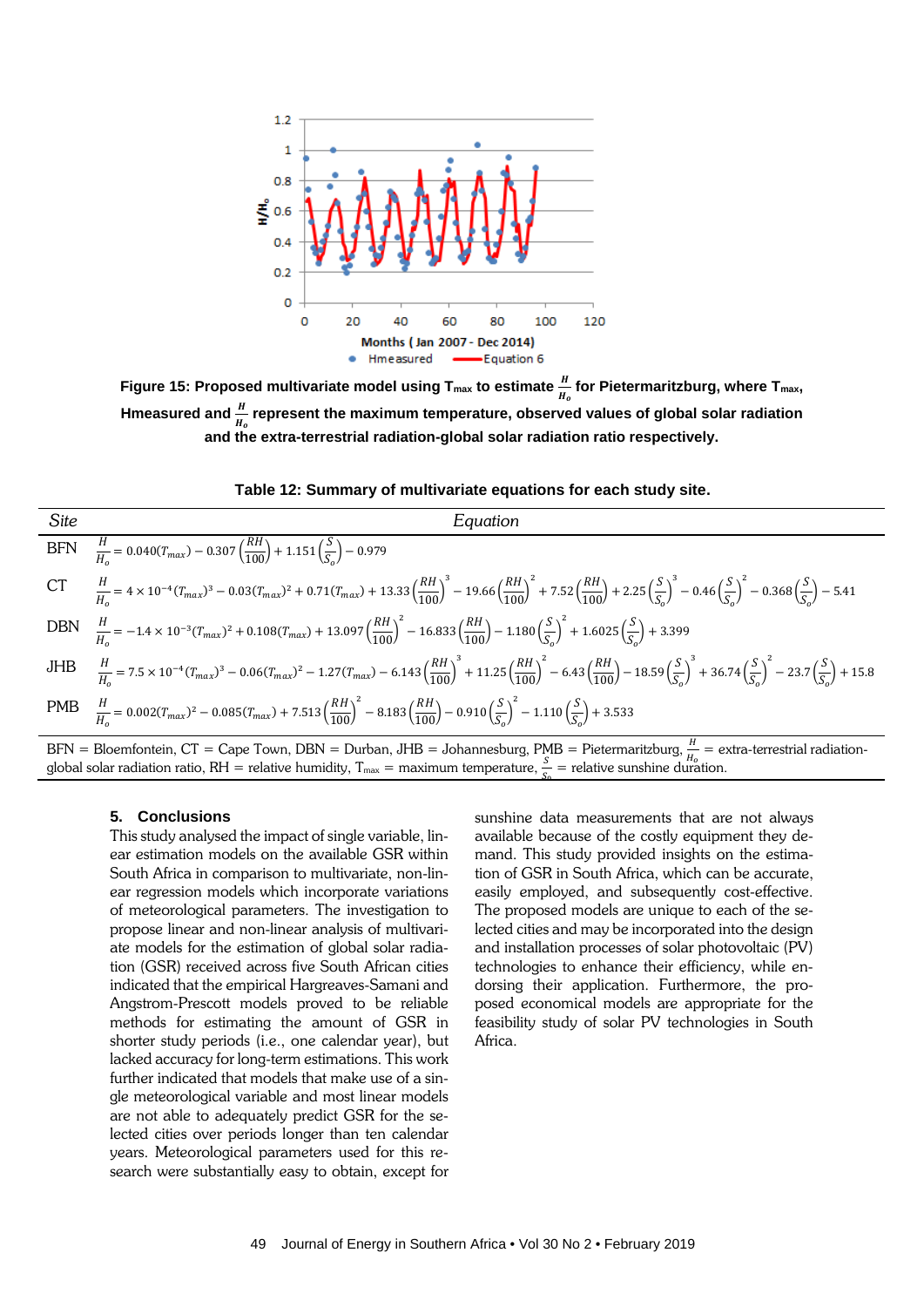### **Acknowledgements**

The assistance of the Agricultural Research Council and South African Weather Service to collate relevant data for this study is acknowledged.

# **Author roles**

*Tamara Rosemary Govindasamy:* project initiator, research formulation, data collection, write-up, analytical techniques and implementation

*Naven Chetty:* research formulation, project supervision, technical advice, write-up input plus analysis techniques and processing

# **References**

- [1] Department of Minerals and Energy. 2003. White Paper on Renewable Energy. Available from[: https://un](https://unfccc.int/files/meetings/seminar/application/pdf/sem_sup1_south_africa.pdf)[fccc.int/files/meetings/seminar/application/pdf/sem\\_sup1\\_south\\_africa.pdf](https://unfccc.int/files/meetings/seminar/application/pdf/sem_sup1_south_africa.pdf)
- [2] Dlamini M. D., Varkey A. J., Mkhonta S. K. 2017. Models for calculating monthly average solar radiation from air temperature in Swaziland. *International Journal of Physical Sciences* 12: 247-254. DOI: <https://doi.org/10.5897/IJPS2017.4679>
- [3] Maleki S. A. M., Hizam H., Gomes C. 2017. Estimation of hourly, daily and monthly global solar radiation on inclined surfaces: Models re-visited. *Energies* 10(1), 134. DOI:<https://doi.org/10.3390/en10010134>
- [4] Zhandire E. 2017. Predicting clear-sky global horizontal irradiance at eight locations in South Africa using four models. *Journal of Energy in Southern Africa*, 28 (4): 77-86. DOI: [https://dx.doi.org/10.17159/2413-](https://dx.doi.org/10.17159/2413-3051/2017/v28i4a2397) [3051/2017/v28i4a2397.](https://dx.doi.org/10.17159/2413-3051/2017/v28i4a2397)
- [5] Da Silva V. J., Da Silva C. R., Almorox J., Junior J. A. 2016. Temperature based solar radiation models for use in simulated soybean potential yield. *Australian Journal of Crop Science*, 10 (7): 926-932. DOI[: https://dx.doi.org/10.21475/ajcs.2016.10.07.p7301](https://dx.doi.org/%2010.21475/ajcs.2016.10.07.p7301)
- [6] Falayi E.O., Rabiu A.B. 2012. Solar radiation models and information for renewable energy applications. *Solar radiation, E. B. Babatunde, IntechOpen*. 111-130. DOI[: https://doi.org/10.5772/35390.](https://doi.org/10.5772/35390)
- [7] Fu Q. 2003. Radiation (solar). University of Washington, Seattle, WA. USA. Elsevier. 1859-1863.
- [8] Meenal R., Boazina P. G., Selvakumar A. I. 2016. Temperature based radiation models for the estimation of global solar radiation at horizontal surface in India. *Indian Journal of Science and Technology*, 9(46). DOI: [http://dx.doi.org/10.17485/ijst%2F2016%2Fv9i46%2F101922.](http://dx.doi.org/10.17485/ijst%2F2016%2Fv9i46%2F101922)
- [9] Samani Z. 2000. Estimating solar radiation and evapotranspiration using minimum climatological data. *Journal of Irrigation and Drainage Engineering*, ASCE 126(4): 265-267.
- [10] Allen R.G. 1991. Self-calibrating method for estimating global solar radiation from air temperature. *Journal of Hydrologic Engineering*, New York, 2:56-57.
- [11] Hargreaves G. H., Samani Z. A. 1982. Estimating potential evapotranspiration. *Journal of Irrigation and Drainage Engineering*, ASCE, 108(IR3):223-230.
- [12] Almorox J., Bocco M. Wellington E. 2013. Estimation of daily global solar radiation from measured temperatures at Canada de Luque, Corboda, Argentina. *Renewable Energy*, 60(C): 382-387.
- [13] Dlamini M. D., Varkey A. J., Mkhonta S. K. 2017. Models for calculating monthly average solar radiation from air temperature in Swaziland. *International Journal of Physical Sciences*, 12: 247-254.
- [14] Sarkar N.I., Sifat A. I., Paul S., Hossain S., Rahman M. 2016. Solar radiation estimation using temperature data for Dhaka, Bangladesh. *Proceedings of the 5th International Conference on Informatics, Electronics and Vision (ICIEV), Dhaka, 2016*: 204-208. DOI: https://dx.doi.org/10.1109/ICIEV.2016.7759996
- [15] Almorox J., Hontoria C., Benito M. 2011. Models for obtaining daily global solar radiation with measured air temperature data in Madrid (Spain). *Applied Energy*, 88:1703-1709.
- [16] Renewable energy scenarios for municipalities in South Africa. January 2018. South African Local Government Association: Opportunities in renewable energy and energy efficiency for municipalities in South Africa.
- [17] Musango J. K., Amigun B., Brent A. C. 2011. Sustainable electricity generation technologies in South Africa: Initiatives, challenges and policy implications. *Energy and Environment Research*, 1 (1): 124-138. DOI: https://dx.doi.or[g/10.5539/eer.v1n1p124](https://doi.org/10.5539/eer.v1n1p124)
- [18] S.K. Solanki and M. FIigge. 1998. Solar irradiance since 1874 revisited. *Geophysical Research Letter*s, 25(3): 341-344.
- [19] Sayigh A. A. M. 1977. Solar radiation availability prediction from climatological data. *Journal of Solar Energy Engineering*, -1: 61-82. DOI: https://dx.doi.or[g/10.1016/B978-0-12-620850-4.50010-7](http://dx.doi.org/10.1016/B978-0-12-620850-4.50010-7)
- [20] Viorel B (Ed). 2008. *Modeling solar radiation at the earth's surface: Recent advances*. Springer, Germany. Chapter 1.
- [21] Campbell G. S., John M. N. 1998. An introduction to environmental biophysics. 2<sup>nd</sup> Ed. Springer, New York.
- [22] Tijjani B.I. 2017. Comparison between first and second order Angstrom type models for sunshine hours in Katsina Nigeria. Bayero. *Journal of Pure and Applied sciences*, 4(2): 24-27. DOI[: http://dx.doi.org/10.4314/bajopas.v4i2.5.](http://dx.doi.org/10.4314/bajopas.v4i2.5)